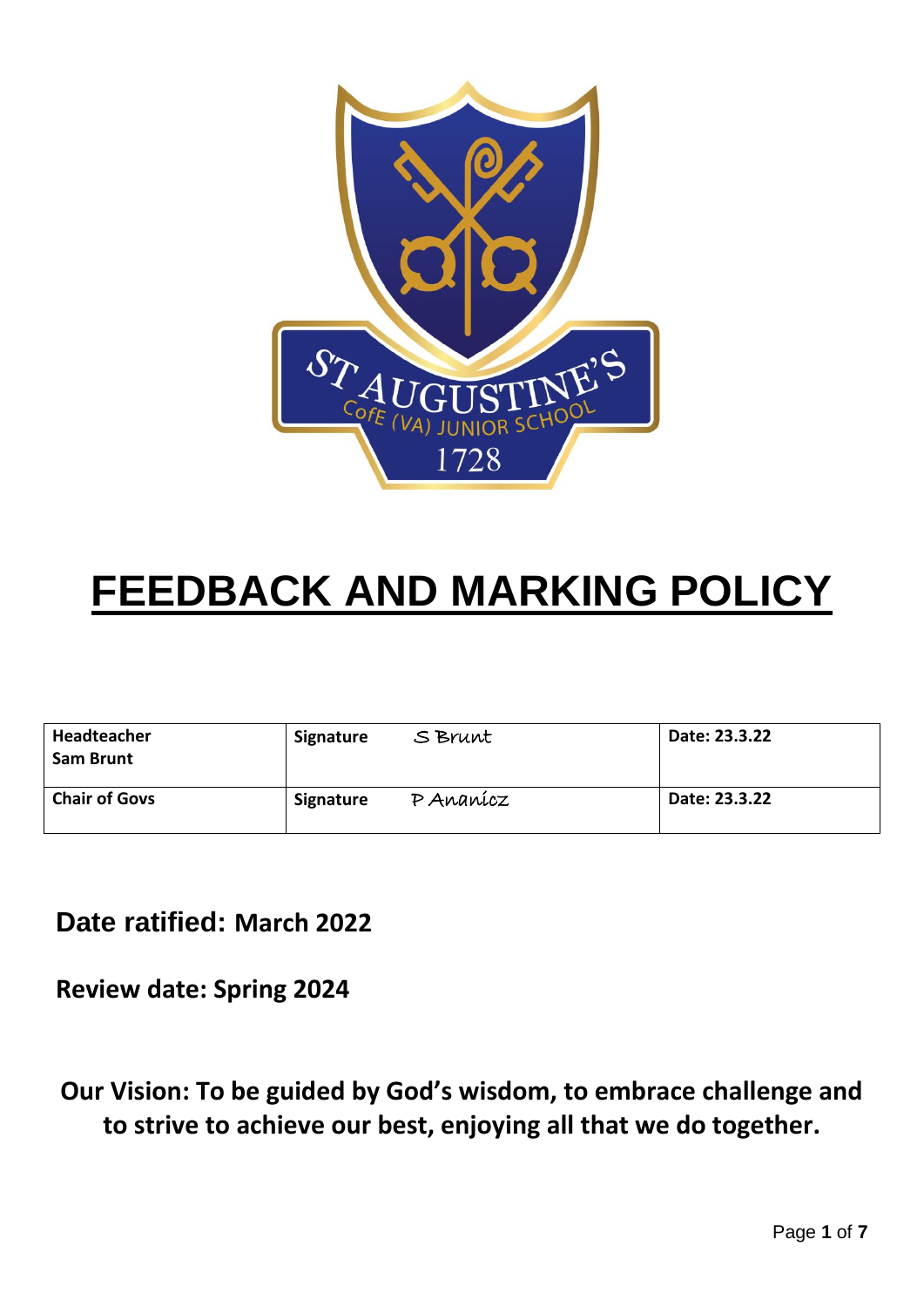#### **INTRODUCTION**

At St Augustine's, we recognise the importance of feedback as part of the teaching and learning cycle, and aim to maximise the effectiveness of its use in practice. We are mindful also of the workload implications of written marking, and of the research surrounding effective feedback.

Our policy is underpinned by the evidence of best practice from the Education Endowment Foundation and other expert organisations. The Education Endowment Foundation research shows that effective feedback should:

- redirect or refocus either the teacher's or the learner's actions to achieve a goal
- be specific, accurate and clear
- encourage and support further effort
- be given sparingly so that it is meaningful
- provide specific guidance on how to improve and not just tell students when they are wrong

Notably, the Department for Education's research into teacher workload has highlighted written marking as a key contributing factor to workload. Its expert group emphasised that marking should be: **meaningful**, **manageable** and **motivating.** We have also taken note of the advice provided by the NCETM (National Centre for Excellence in Teaching Mathematics) that the most important activity for teachers is the teaching itself, supported by the design and preparation of lessons.

#### **KEY PRINCIPLES**

Our policy on feedback and marking has at its core a number of principles:

- the sole focus of feedback and marking should be to further children's learning;
- evidence of feedback and marking is incidental to the process; we do not provide additional evidence for external verification;
- written comments should only be used where they are accessible to students according to age and ability;
- feedback delivered closest to the point of action is most effective, and as such feedback delivered in lessons is more effective than comments provided at a later date;
- feedback is provided both to teachers and pupils as part of assessment processes in the classroom, and takes many forms other than written comments;
- feedback is a part of the school's wider assessment processes which aim to provide an appropriate level of challenge to pupils in lessons, allowing them to make good progress;
- All pupils' work should be reviewed by teachers at the earliest opportunity so that it might impact on future learning. When work is reviewed, it should be acknowledged in books.

Within these principles, our aim is to make use of the good practice approaches outlined by the EEF toolkit to ensure that children are provided with timely and purposeful feedback that furthers their learning, and that teachers are able to gather feedback and assessments that enable them to adjust their teaching both within and across a sequence of lessons.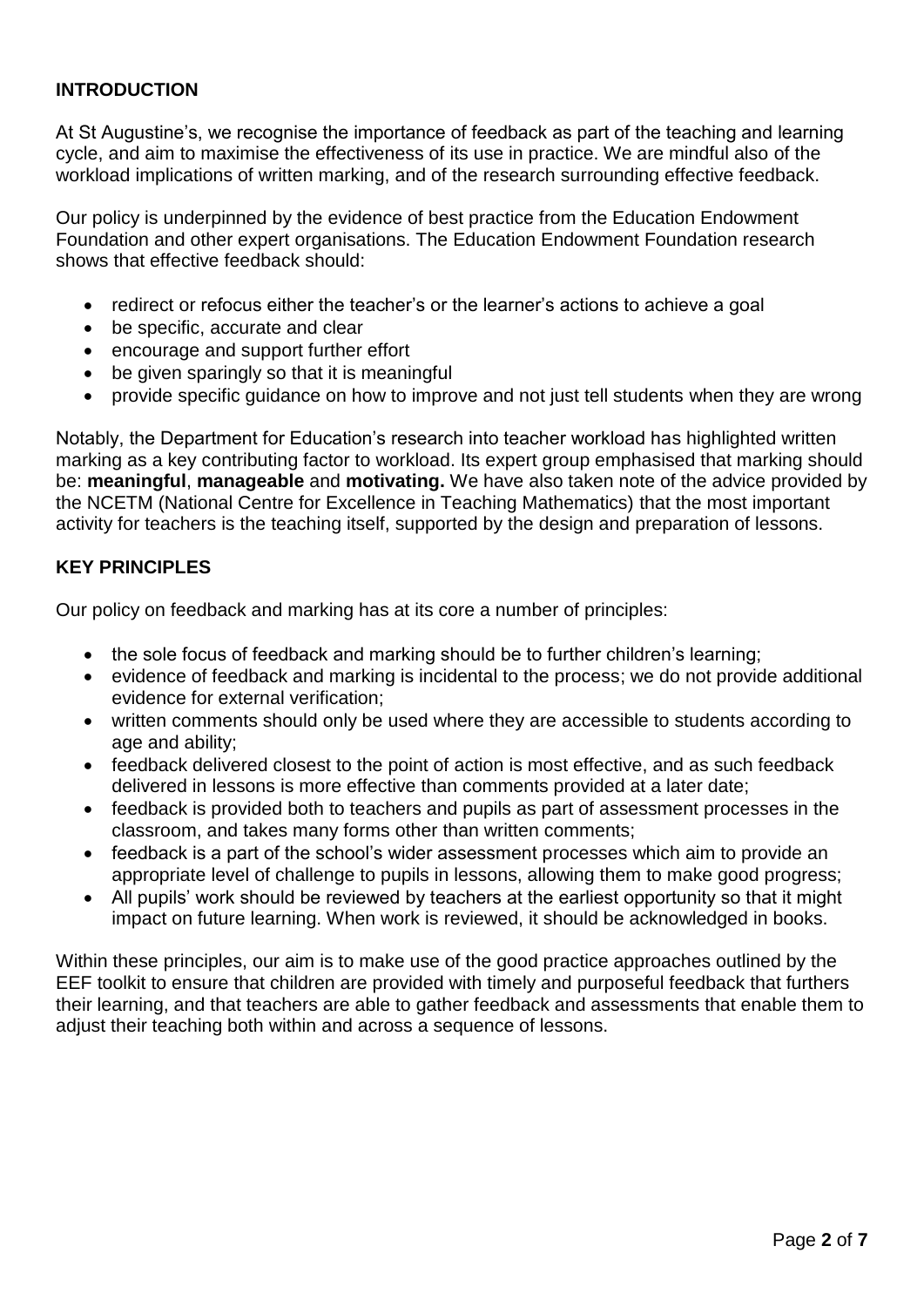#### **FEEDBACK AND MARKING IN PRACTICE**

It is vital that teachers evaluate the work that children undertake in lessons, and use information obtained from this to allow them to adjust their teaching. Feedback occurs at one of three common stages in the learning process:

- 1) Immediate feedback at the point of teaching
- 2) Summary feedback at the end of a lesson/ task
- 3) Review feedback away from the point of teaching (including written comments)

The stages are deliberately numbered in order of priority, noting that feedback closest to the point of teaching and learning is likely to be most effective in driving further improvement and learning.

| At St Augustine's, these practices can be seen in the following practices: |  |
|----------------------------------------------------------------------------|--|
|                                                                            |  |

| <b>FEEDBACK</b>  | <b>What it looks like</b>                                                                                                                                                                                                                                                                                                                                                                                                                                                                                                       | <b>Evidence</b>                                                                                                                                                                                                                                                                     |  |  |
|------------------|---------------------------------------------------------------------------------------------------------------------------------------------------------------------------------------------------------------------------------------------------------------------------------------------------------------------------------------------------------------------------------------------------------------------------------------------------------------------------------------------------------------------------------|-------------------------------------------------------------------------------------------------------------------------------------------------------------------------------------------------------------------------------------------------------------------------------------|--|--|
| <b>IMMEDIATE</b> | Includes teacher gathering feedback from<br>$\bullet$<br>teaching, including mini-whiteboards, book<br>work etc.<br>Takes place in lessons with individuals or<br>$\bullet$<br>small groups.<br>Often given verbally to pupils for immediate<br>$\bullet$<br>action<br>May involve use of a teaching assistant to<br>$\bullet$<br>provide further support/ challenge<br>May re-direct the focus of teaching or the<br>$\bullet$<br>task<br>May include highlighting/ annotations<br>$\bullet$<br>according to the marking code. | Lesson observations/<br>$\bullet$<br>snapshots.<br>Evidence of annotations/<br>marking/highlighting.<br>Book work will evidence work<br>completed as a result of AfL.<br>VF marking code will evidence<br>verbal feedback given during the<br>lesson.                               |  |  |
| <b>SUMMARY</b>   | Takes place at the end of a lesson or activity<br>$\bullet$<br>Often involves whole groups or classes<br>$\bullet$<br>Provides an opportunity for evaluation of<br>$\bullet$<br>learning in the lesson<br>May take form of self or peer assessment<br>$\bullet$<br>against an agreed set of criteria<br>In some cases, may guide a teacher's further<br>$\bullet$<br>use of review feedback, focussing on area of<br>need                                                                                                       | Lesson observations/ snapshots<br>$\bullet$<br>Timetabled pre- and post-<br>$\bullet$<br>teaching based on assessment<br>Some evidence of self and peer<br>assessment<br>May be reflected in selected<br>review feedback (marking)                                                  |  |  |
| <b>REVIEW</b>    | Takes place away from the point of teaching<br>$\bullet$<br>May involve written comments/<br>$\bullet$<br>annotations/questions which move learning<br>on for pupils to read/ respond to<br>Provides teachers with opportunities for<br>$\bullet$<br>assessment of understanding<br>Leads to adaptation of future lessons through<br>$\bullet$<br>planning, grouping or adaptation of tasks<br>May lead to targets being set for pupils' future<br>$\bullet$<br>attention, or immediate action                                  | Acknowledgement of work<br>$\bullet$<br>completed<br>Written comments/ "moving on"<br>questions/ extension activities<br>and appropriate responses/<br>action<br>Adaptations to teaching<br>sequences compared to<br>planning<br>Use of annotations to indicate<br>future groupings |  |  |

#### **MARKING APPROACHES**

All work will be acknowledged in some form by class teachers. Written marking and comments should be used where meaningful guidance can be offered which it has not been possible to provide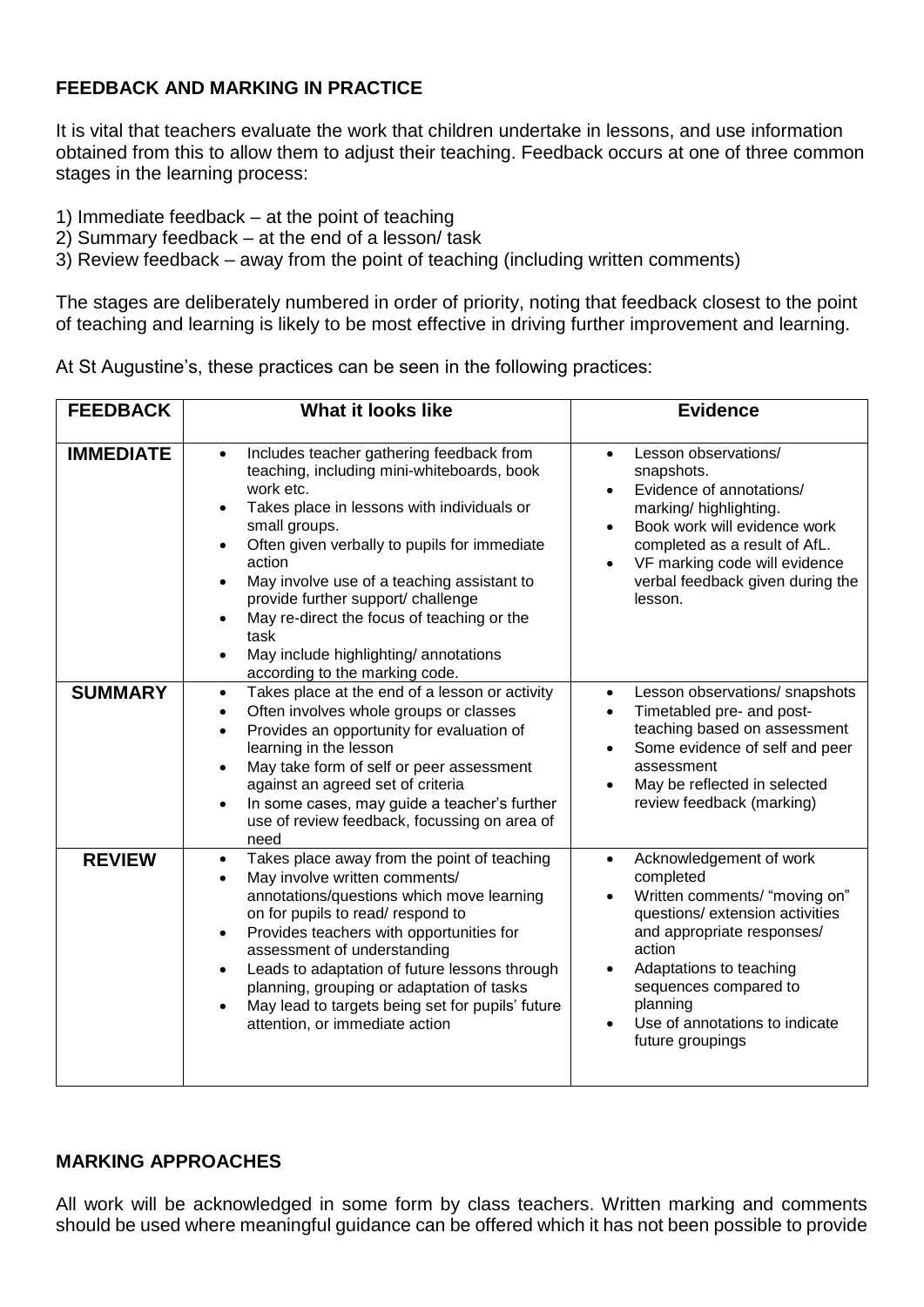during the classroom session. In the case of groups of pupils having a common need, it may be appropriate for teachers to adjust planning or grouping rather than providing a written comment. Where a child has achieved the intended outcome and is well-prepared for the next stage in learning, this need not be annotated in detail.

Adult marking should always be in **GREEN** pen.

Cover teachers are expected to mark and initial any work they have taught.

**It is vital that children are given opportunities to respond to marking at the beginning of each lesson. Children should always respond in red pen and initial adult comments to show that they have understood the comments.**

#### **Teachers must monitor responses to feedback closely and acknowledge responses clearly.**

#### **READING**

Reading comprehension and Book Talk work is marked by the child in consultation with a teacher/TA during group reading sessions

#### **WRITING**

It is expected that the vast majority of learners will:

- Always use basic punctuation correctly;
- Be able to spell high frequency words correctly at all times.
- Spelling aids are put in place, where appropriate

Age related writing expectations are stuck in the front of all writing books. Children are given time throughout a writing unit to use these for self assessment.

Children who are capable of doing this, but choose not to apply these, will be expected to attend break time "Punctuation and Spelling Club".

#### **Presentation**

- All work must begin with the full date, underlined with a ruler, and have a learning question;
- If a piece of work continues onto the next day, a new date should be present;
- Pencil should be used unless a child has been awarded a Pen Licence;
- Children should write on every other line, leaving a blank line for editing;
- Any mistakes should be crossed out with one line;
- If a child is absent for a piece of work,this should be recorded in their book.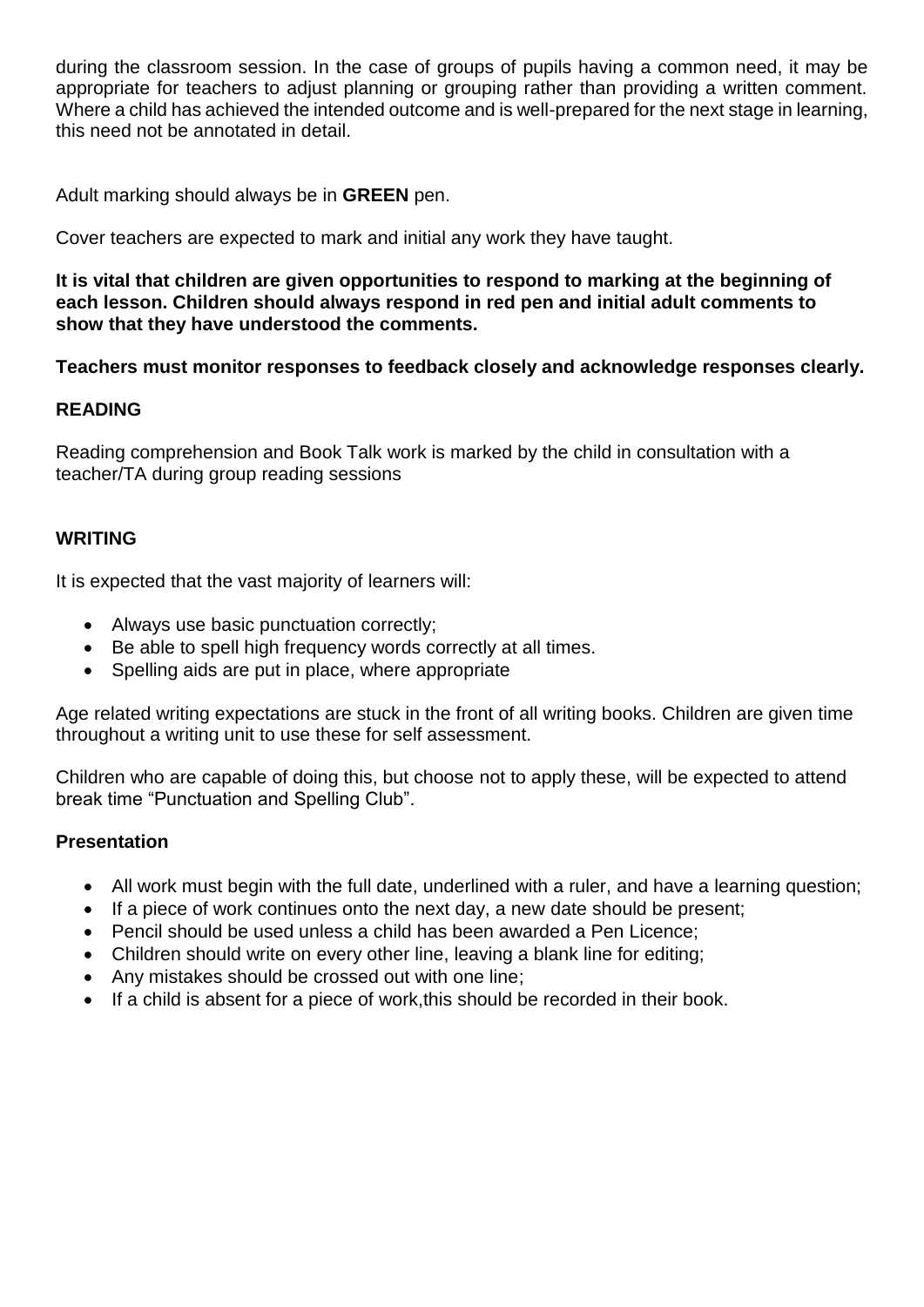**Highlighters are used to indicate improvements which should be made to a piece of writing. Highlights should be placed on the word to be corrected/ in the margin/at the end of the piece of work – depending on the age and ability of the child - to indicate that improvements need to be made in the following:**

| <b>PRESENTATION</b>  | <b>PUNCTUATION/SPELLING</b> | <b>TENSEL</b> |
|----------------------|-----------------------------|---------------|
| <b>TEXT COHESION</b> | <b>VOCABULARY</b>           |               |

#### **MATHS**

Each child has an assessment grid stuck into the front of their maths fluency books. At the end of each maths unit, childen are expected to reflect on what they have learned in the unit, and set themselves a target for their maths learning.

#### **Presentation**

- All work must begin with the short date, underlined with a ruler, and include a learning question;
- Pencil should be used for all maths work;
- Maths work should go down, not across, the page;

| 1) |   | 4            | $\mathbf{2}$ |   | <b>QUESTION NUMBER/LETTER FOLLOWED BY BRACKET</b>                    |
|----|---|--------------|--------------|---|----------------------------------------------------------------------|
|    | ٠ | $\mathbf{2}$ |              |   | LEAVE 2 SQUARES BLANK BEFORE WRITING CALCULATION                     |
|    |   | 6            | 9            |   | EACH DIGIT MUST BE WRITTEN IN A SQUARE.                              |
|    |   |              |              |   | LEAVE 2 SOUARES BLANK BEFORE NEXT CALCULATION                        |
|    |   |              |              |   | <b>RULERS MUST BE USED FOR CALCULATIONS</b>                          |
| 2) |   |              |              | 5 | <b>MISTAKES IN CALCULATIONS MUST BE CORRECTED BY RE-</b>             |
|    | ٠ | $\mathbf{2}$ | $\mathbf{p}$ | 4 | WRITING THE CALCULATION NEXT TO THE INCORRECT<br><b>CALCULATION.</b> |
|    |   | 3            | 9            | 9 |                                                                      |
|    |   |              |              |   |                                                                      |

#### **Calculations should be set out as below;**

**Highlights should be placed next to the calculation/answer, or at the end of the day's work, to indicate that improvements need to be made in the following:**

| <b>PRESENTATION</b>        | <b>SHOW YOUR METHOD</b>     | <b>FURTHER CHALLENGE</b> |
|----------------------------|-----------------------------|--------------------------|
| <b>CORRECTION REQUIRED</b> | <b>RE-READ THE QUESTION</b> |                          |

#### **OTHER CURRICULUM AREAS**

- In topic books, all work must begin with the full date, underlined with a ruler, and include a learning question
- We have the same expectations for feedback, presentation, spelling and punctuation in other curriculum areas as we do in writing books.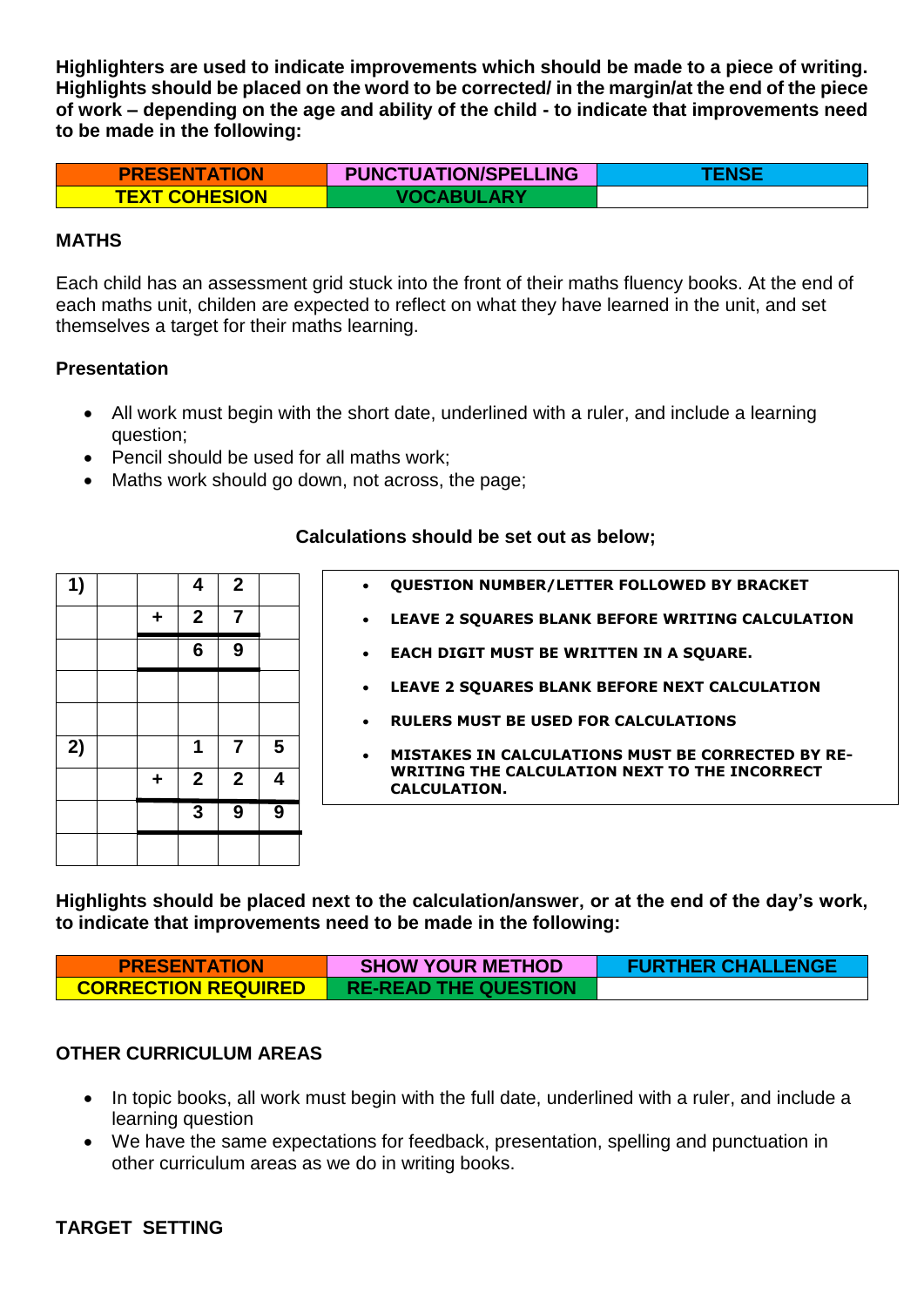A significant aim of feedback should be to ensure that children are able to identify how they can improve their work or further their learning. In some cases, targets are clearly set out through use of the marking code and accompanying comments.

There is no expectation that targets are updated on a fixed term, but these should be reviewed regularly by both pupils and teachers, and updated when they are achieved. Where targets remain for a long period, these should be reviewed to take account of a child's need and progress.

"Strive, Challenge, Enjoy" (SCE) children are set personal targets in consultation with their class teacher. Blue pen is used in these children's books to acknowledge that a target has been met.